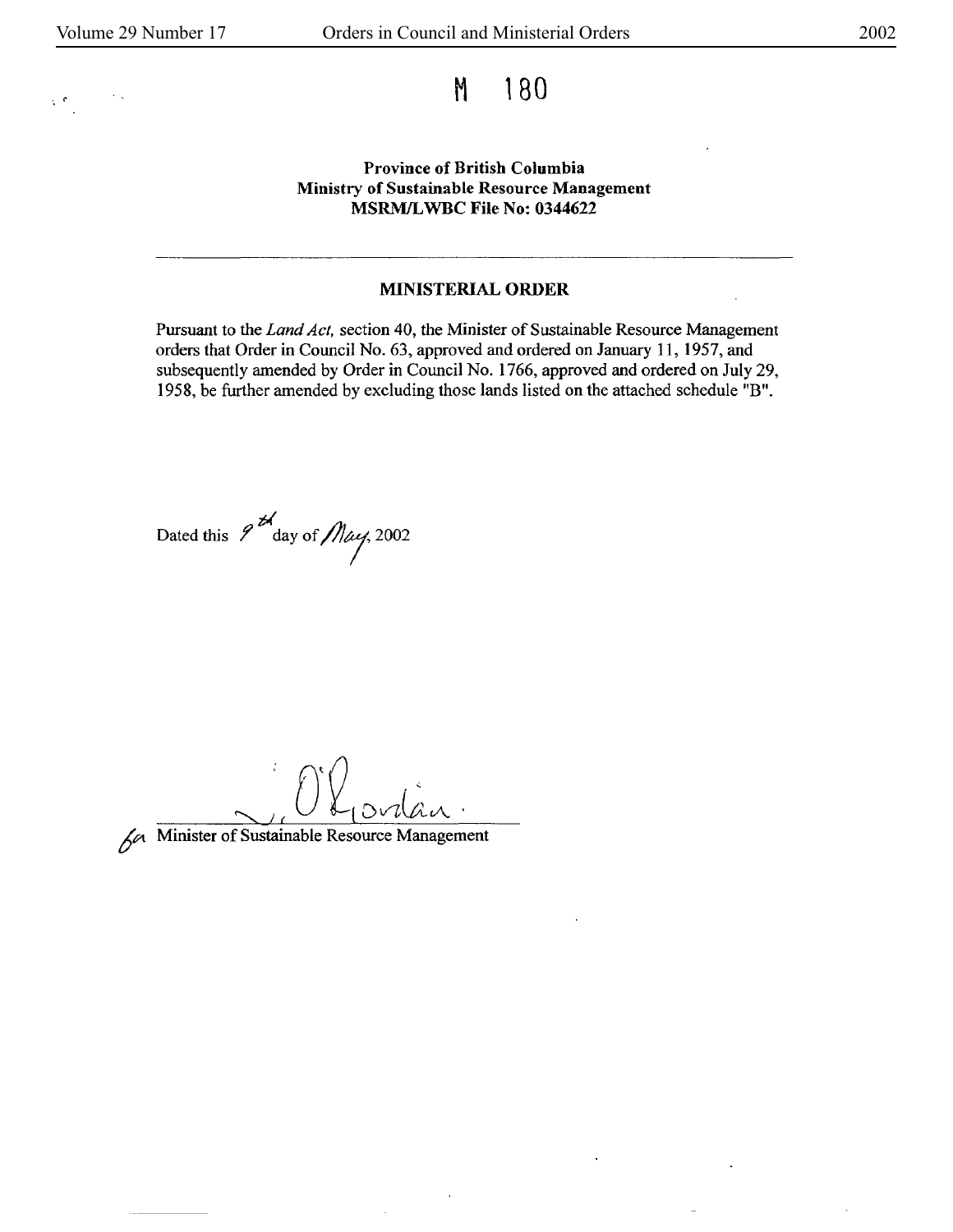## **SCHEDULE 18'**

Those parts of the following described Crown lands, as shown outlined on RW Plans 50, 54, 55, 56. 57, and 58, on file in the Land Title Office, Kamloops:

#### **Plan RWSO:**

- 1. District Lot 3262, Kootenay District
- 2. That part of District Lot 637, Kootenay District
- 3. District Lot 3934, Kootenay District
- 4. District Lot 15902, Kootenay District
- 5. District Lot 14441, Kootenay District
- 6. District Lot 15903, Kootenay District
- 7. That part of District Lot 117 44, Kootenay District
- 8. District Lot 15904, Kootenay District

#### **Plan RW54:**

- 9. District Lot 15906, Kootenay District
- 10. Lot 27 of District Lot 393, Kootenay District, Plan 1634
- 11. Parcel A of District Lot 7672, Kootenay District (see 184431)
- 12. District Lot 15907, Kootenay District
- 13. District Lot 15908, Kootenay District
- 14. District Lot 15909, Kootenay District
- 15. District Lot 15910, Kootenay District
- 16. That part of District Lot 7831, Kootenay District
- 17. District Lot 15911, Kootenay District

#### **Plan RW55:**

 $\overline{\phantom{a}}$  .

- 18. That part of District Lot 12694, Kootenay District
- 19. That part of District Lot 15912, Kootenay District